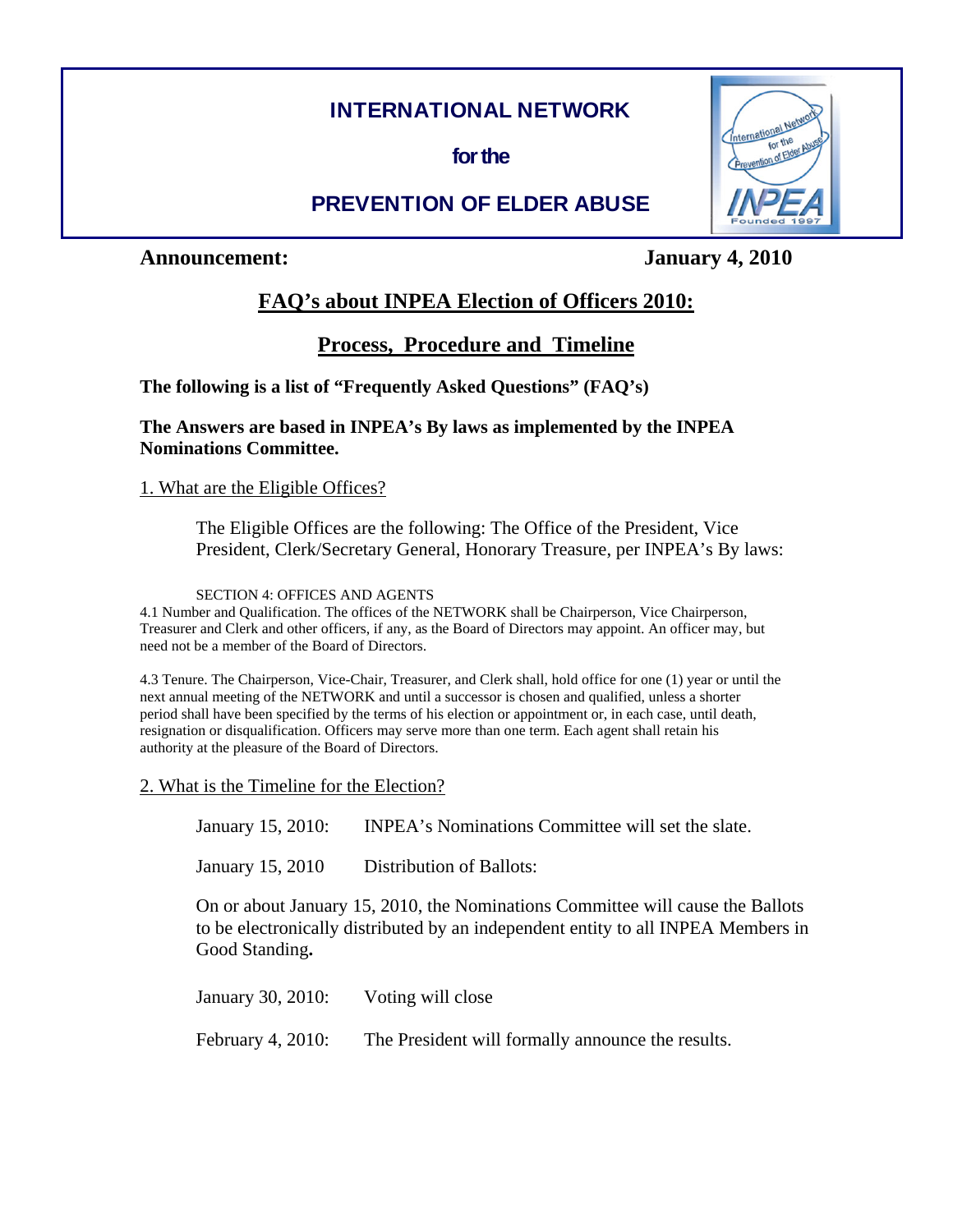#### 3. Who is eligible to vote in the Election of Officers?

 The rules setting forth eligibility to vote can be found in INPEA By Laws: Sections 2, Membership, 4 Officers and Agents: Election and 6 Dues;

#### Section 2 Membership

2.3 Dues: Members in Good Standing are those who pay the annual dues.

Section 4 Officers and Agents

4.2 Election. The Chair, Vice-chair, Treasurer, and Clerk shall be elected annually by the membership of the NETWORK. Other officers, if any, may be elected by the Board of Directors at any time.

#### Section 6. DUES

Dues for members shall be ratified by the Board of Directors at a duly constituted meeting of the Board and shall be payable the year to which they apply. Nonpayment of dues by members for two consecutive years shall be considered equivalent to resignation from the NETWORK.

#### 4. How will INPEA conduct the Election?

A Nominating Committee is the specified method set forth in INPEA's By Laws below to develop a slate of viable Officer candidates.

INPEA By laws Sections

#### 3.7 Committees.

The Board of Directors may elect or appoint a Membership, Fundraising, Education/Research, and Conference committee and one or more other committees and may delegate to any such committee or committees any or all of their powers. Any committee to which the powers of the Board of Directors are delegated shall include members of the Board of Directors. Unless the Board of Directors otherwise delegate, committees shall conduct their affairs in the same manner as is provided in these By-Laws for the Board of Directors. The members of any committee shall remain in office at the pleasure of the Board of Directors.

3.7 1 Nominating Committee.

The Nominating Committee shall consist of five (5) members. The Chairperson shall appoint annually a member of the Board of Directors as chairman. The balance of the Committee shall consist of at least one (1) additional Board member and three (3) at large, the Committee shall prepare a slate of nominations for (i) elected officers; (ii) members of the Board of Directors; and (iii) members of the Nominating Committee.

## 5. Has INPEA formed a Nominating Committee?

INPEA's Nominating Committee was formed pursuant to INPEA's By Laws in anticipation of the 2009 Election of Officers. The five members were appointed by the President, Lia Daichman, in her role as Chairperson of the Board of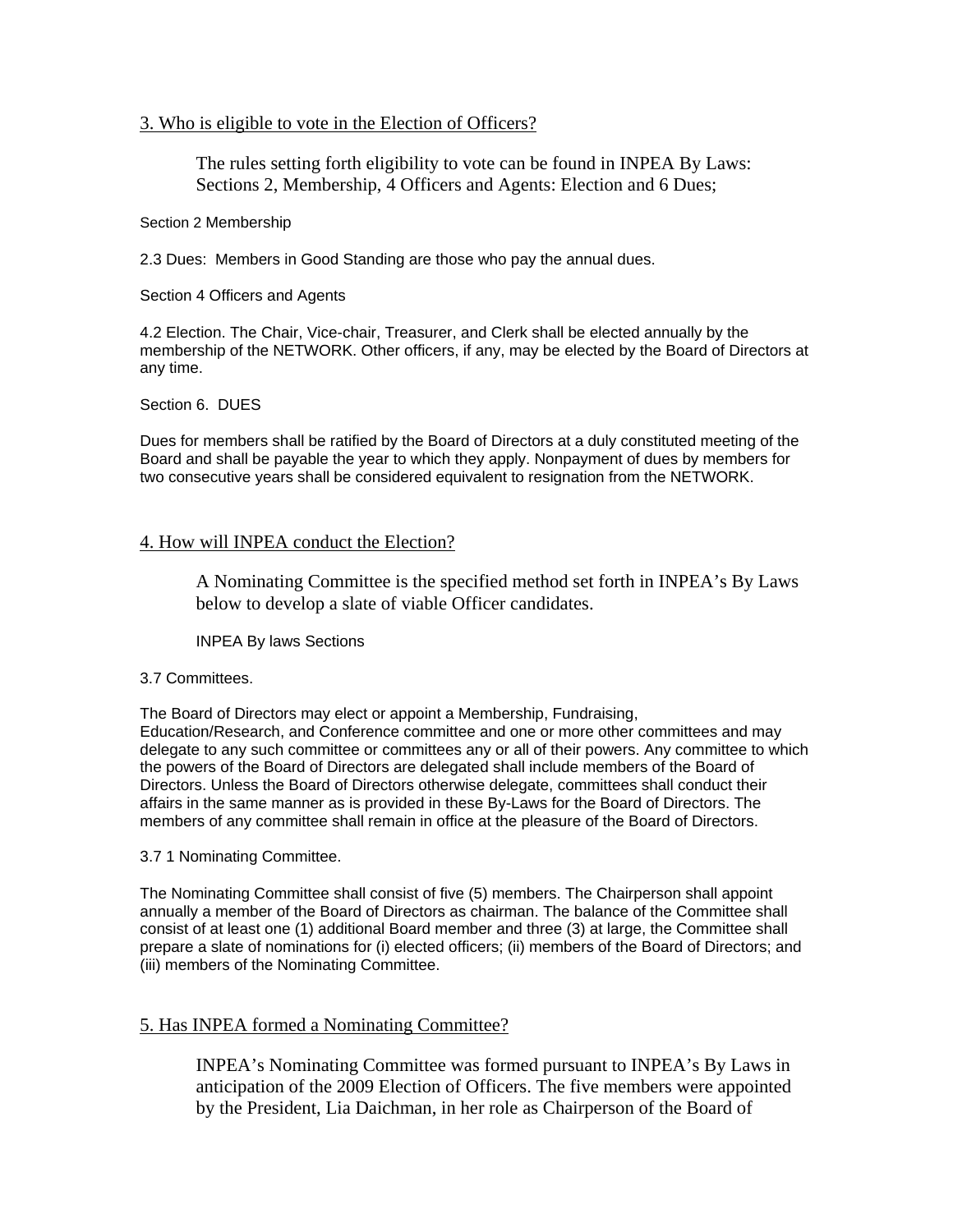Directors, and as such it was established in the Fall 2008. Thereafter, the full committee was submitted to INPEA's Board of Directors who ratified all the members in Spring 2009 and all remain on the Committee at this point.

6. Who are the Members of the Nominating Committee?

The two required Board Members, who are serving as Co Chairs:

T. Nhongo, (Africa) and Lynn McDonald, (N. Am).

Three members at large, representing various regions

Laura Machado (Nat. Rep., Brazil)

Wayne Fielding, (Nat. Rep., Australia)

Simon Biggs (Special Advisor, UK).

#### 7. How will candidates be identified?

The Nominating Committee's function is to develop a slate.

## 8. How can proposed nominees be submitted to the attention of the Nominations Comm.?

Nominations may be submitted via electronic submission to **Nominations2010@Inpea.net** This link is on the INPEA Web Home page.

#### 9. What are the criteria for eligibility for candidacy?

INPEA's Nominations Committee Members are charged with developing an appropriate slate of candidates.

10, What is the Deadline for submitting nominations?

 The Nominations Committee will set the slate on January 15, 2010, Therefore any nominations must reach them prior to this date.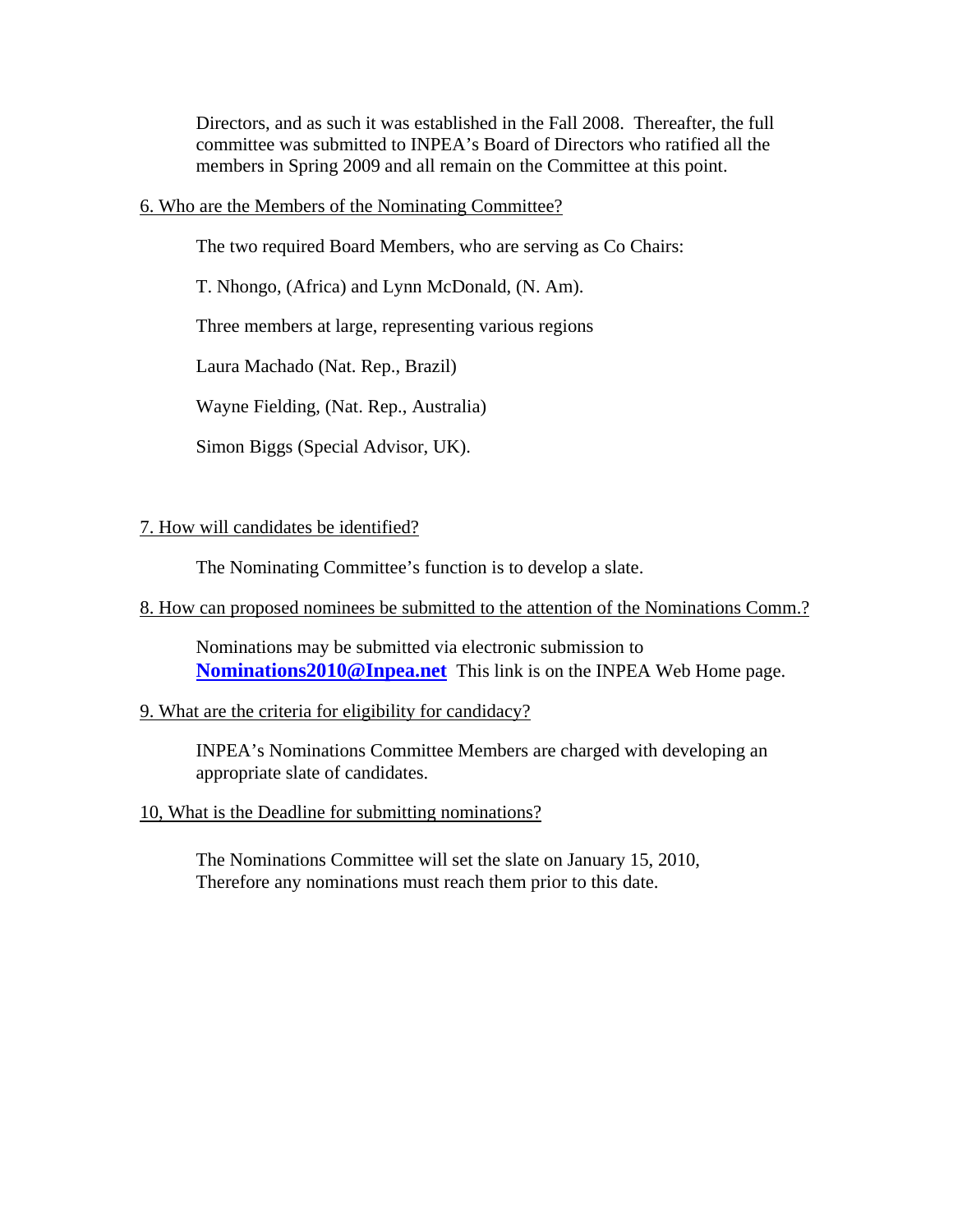11. How will we know who is on the slate?

Nominating Committee will set the slate on January 15, 2010

The Slate will be posted on the INPEA Web site. The Chair of the Nom Comm. will simultaneously E mail the slate to all members of INPEA's Exec. Comm., Board of Directors, Regional, National, UN Reps, and Special Advisors, Members in Good Standing, and any other person who submits a request to the NC to receive a copy of the slate.

#### 12. How will other members and interested parties be informed of the slate?

The slate will be posted on the INPEA Web site.

Regional and National Reps will be asked to distribute to those members or other interested parties known to them.

#### 13. How will the Ballot be distributed?

On or about January 15, 2010, the Ballot will be electronically distributed to all Members in Good Standing, to the e mail they provided to INPEA.

#### 14. What is the time frame from Ballot distribution to close of voting?

January 15, 2010 is the target distribution date for the Ballot. January 30, 2010 is the date the voting will close.

#### 15, Will there be an opportunity for eligible voters to "write in" candidates on the Ballot?

INPEA By laws provide the following opportunity to "write in**"** on the ballot**:** 

3.7 1 Nominating Committee. The Nominating Committee shall consist of five (5) members. The Chairperson shall appoint annually a member of the Board of Directors as chairman. The balance of the Committee shall consist of at least one (1) additional Board member and three (3) at large, the Committee shall prepare a slate of nominations for (i) elected officers; (ii) members of the Board of Directors; and (iii) members of the Nominating Committee.

The Clerk shall mail the ballot to the members of the NETWORK not less than six weeks prior to the Annual Meeting. Members shall have the opportunity to write in candidates of their own choice on the ballot, All ballots may be returned by mail to the Nominating Committee in advance of the annual meeting.

#### 16. How will INPEA Members learn of the results of the Ballot?

Nominating Committee will transmit the results of the ballot tally to the President who will announce the results.

The final tally and results of the election will be placed on the web site and the Chair of the Nom Comm. will simultaneously E mail the results to all members of